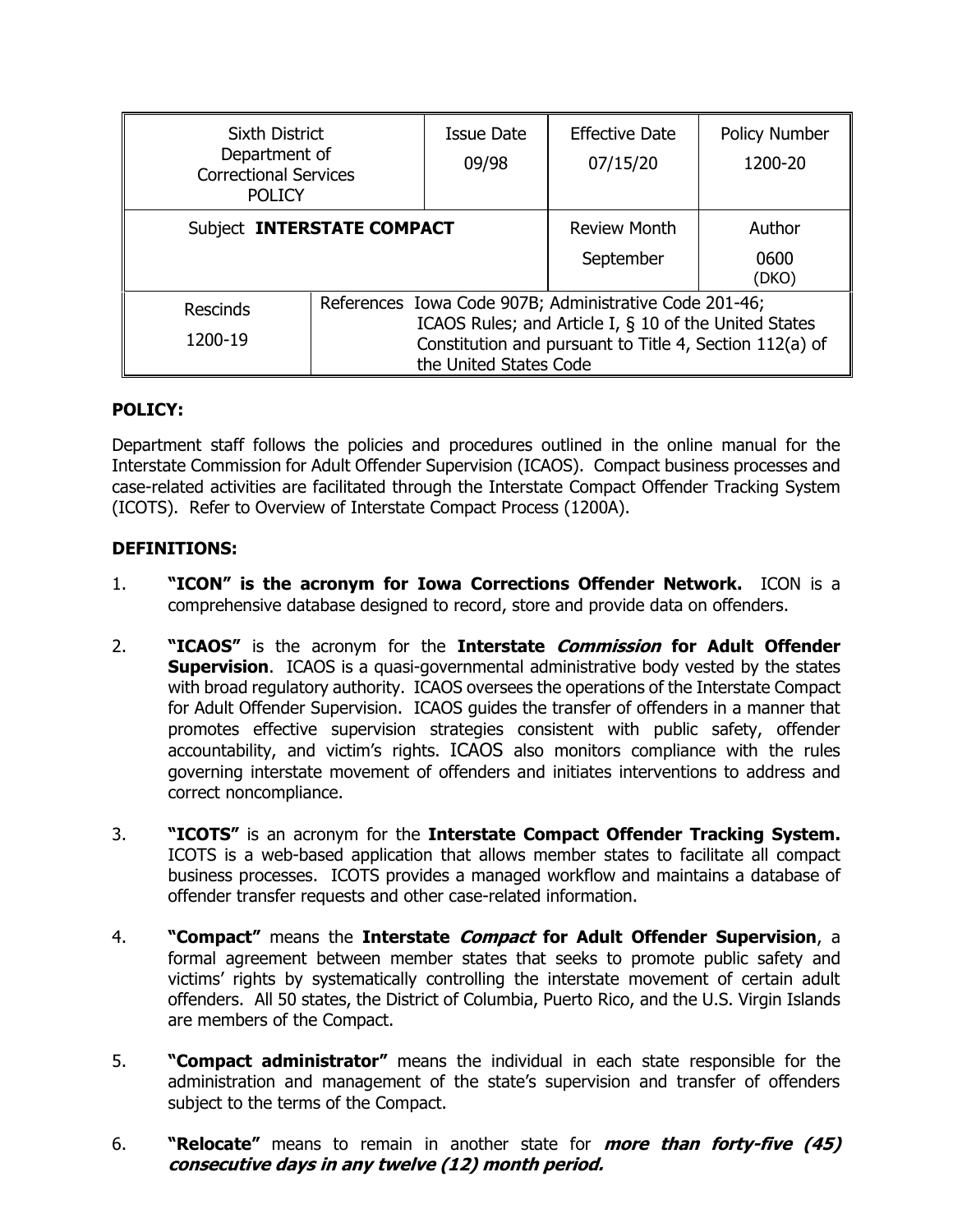### **POLICY NUMBER 1200-20 PAGE 2 OF 9**

## **DEFINITIONS:** (continued)

- 7. **"Supervision"** means the oversight exercised by authorities of a sending or receiving state over an offender for a period of time determined by a court or releasing authority, during which time the offender is required to report to or be monitored by supervising authorities, and to comply with regulations and conditions, other than monetary conditions, imposed on the offender at the time of the offender's release to the community or during the period of supervision in the community.
- 8. **"Application fee"** means a reasonable sum of money charged to a Compact offender by the sending state for each application for transfer prepared by the sending state.
- 9. **"Supervision fee"** means a fee collected by the receiving state for the supervision of an offender.

### **PROCEDURE:**

1. All state officials and state courts are required to effectuate the terms of the Compact and ensure compliance with these rules. Compact terms and rules supersede conflicting state statutes, rules, or policies. ICAOS rules have the force and effect of federal law.

ICAOS rules, advisory opinions, contact information, definitions and other important information, can be found on the ICAOS website: <http://www.interstatecompact.org/>

- 2. Upon completion of the pre-requisite training courses (refer to 1200H), ICOTS users are required to read and understand the ICOTS Privacy Policy (1200B) and sign an ICOTS End User Licensing Agreement/Application for ICOTS Access (1200C) prior to receiving an ICOTS user account. Annual training is required thereafter. All ICOTS users are required to adhere to the ICOTS Privacy Policy and End User Licensing Agreement/Application for ICOTS Access. The End User Licensing Agreement governs access privileges and the use of ICOTS. The End User Licensing Agreement and User Application is obtained from the Compact Administrator. Once approved by Iowa's Compact Administrator, the user will receive the information necessary to access the ICOTS website: <https://icots.interstatecompact.org/ICOTS/login>
- 3. Staff determine eligibility of transfer for outgoing cases (refer 1200F & G for eligibility guidelines) and do not permit an offender who is eligible for transfer under the Compact to relocate to another state except as provided by ICAOS rules. **If an offender plans to relocate for more than forty-five (45) consecutive days for any reason including treatment or employment, an Offender Application for Interstate Compact Transfer** is transmitted via ICOTS. An adult offender does not have to be in formal probation or parole status to qualify for transfers and supervision under the ICAOS. Eligibility for Transfer includes:
	- A. Sentence or release from incarceration with community-based supervision and the offender is:
		- 1) A felon, or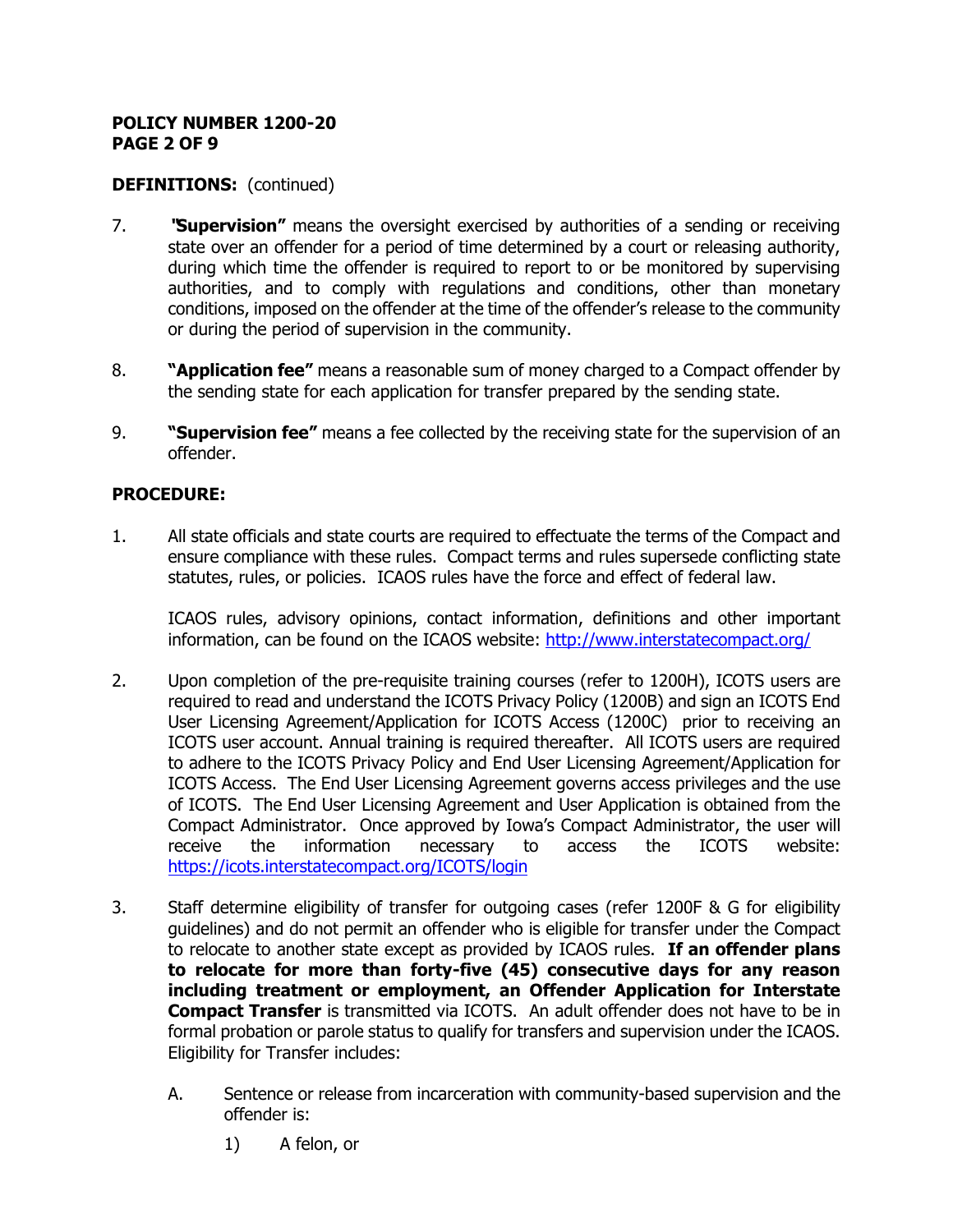### **POLICY NUMBER 1200-20 PAGE 3 OF 9**

- 2) misdemeanant whose sentence includes one year or more of supervision and the underlying offense includes one or more of following:
	- a. an offense in which a person has incurred direct or threatened physical or psychological harm;
	- b. an offense that involves the use or possession of a firearm;
	- c. a second or subsequent misdemeanor conviction of driving while impaired by drugs or alcohol;
	- d. a sexual offense that requires the offender to register as a sex offender in the sending state.
- 4. An undocumented immigrant who meets the definition of "offender" and seeks to transfer under the Compact is subject to the jurisdiction of the Compact and the immigrant's status as "undocumented" would not be a per se disqualification as long as the immigrant establishes that the prerequisites of ICAOS Rule 3.101 have been satisfied. This includes the requirement that the immigrant be in substantial compliance with the terms and conditions of supervision.
- 5. Staff follow special Rules for transfer of military personnel and their families as established by ICAOS Rule 3.101.
- 6. The decision to transfer supervision of an offender is purely within the discretion of authorities in the sending state. Offenders have no constitutional right to relocate. Sending states have no obligation to allow an offender to travel to or relocate in another state. Except as provided in the ICAOS and its rules, member states do not have an obligation to assume jurisdiction and supervision over offenders from other states. The ability of an individual offender to relocate and the obligations of states to either approve relocation or accept relocation are defined by federal law or interstate agreements such as ICAOS.
- 7. At the discretion of the sending state, an offender is eligible for transfer of supervision to a receiving state under the Compact, and the receiving state accepts the transfer, if the offender:
	- A. has more than ninety (90) days or an indefinite period of supervision remaining at the time the sending state transmits the transfer request; and
	- B. has a valid plan of supervision; and
	- C. is in substantial compliance with the terms of supervision in the sending state; and
	- D. is a resident of the receiving state; or
		- 1) has resident family in the receiving state who have indicated a willingness and ability to assist as specified in the plan of supervision; and
		- 2) can obtain employment in the receiving state or has a means of support.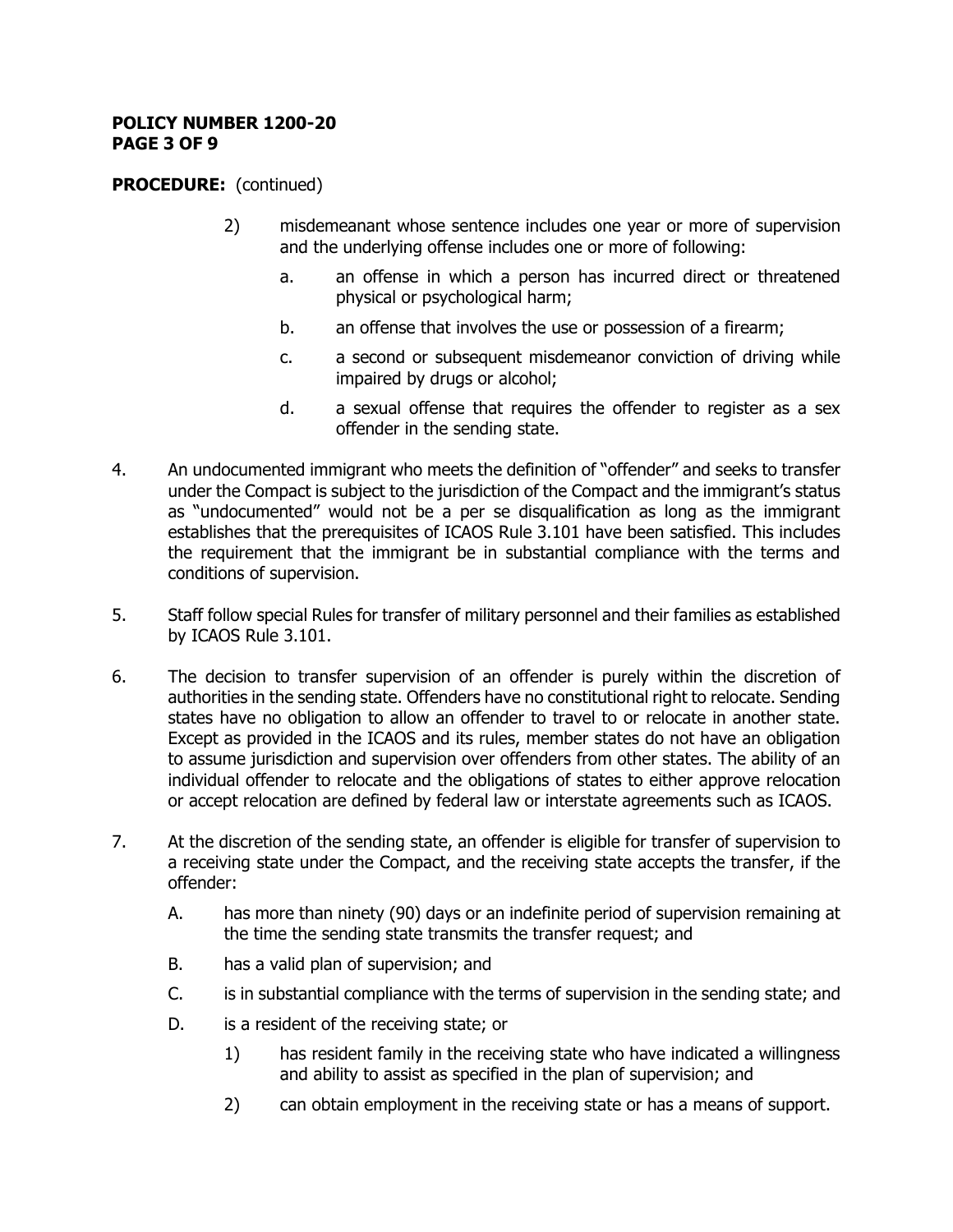#### **POLICY NUMBER 1200-20 PAGE 4 OF 9**

- 8. As a precondition to transfer, the offender must agree to waive extradition from any state to which the offender may have absconded while under supervision in the receiving state. States under the Compact waive all legal requirements regarding extradition of offenders who are fugitives from justice. The waiver is included in the Offender's Application for Interstate Compact Transfer.
- 9. An offender relocating to another state is not issued a travel permit without the permission of the receiving state. There is an exception for an offender living in the receiving state at the time of sentencing or after disposition of a violation or revocation proceeding. Refer to ICAOS Rule 3.103. **Travel permits are not granted to sex offenders without approved reporting instructions from the receiving state.**
- 10. For eligible outgoing cases, the Offender's Application for Interstate Compact Transfer and required documentation established in ICAOS Rule 3.107 is transmitted via ICOTS.
- 11. The transfer application generated in ICOTS is a release of information that is compliant with the Health Insurance Portability and Accountability Act (HIPAA). Sending substance abuse and mental health records in ICOTS is not an issue provided the application is signed by the offender. The application also authorizes a transfer request to be sent pursuant to the rules of the Compact.
- 12. For OUTGOING PROBATION CASES, the sending agent who initiates the transfer becomes the primary case manager assigned in ICON upon acceptance by the receiving state. The sending agent remains responsible for monitoring case activity to include:
	- A. Entering required ICOTS documentation and responding to Compact activity requests transmitted via ICOTS;
	- B. Notifying the receiving state of any special conditions the offender is subject to at the time of the transfer request or any time thereafter;
	- C. Monitoring payment of restitution, costs and fees, if applicable;
	- D. Requesting progress reports as specified by Compact rules and updating ICON information accordingly;
	- E. Responding to significant violations (including action to be taken, date action begins and estimated completion date) as declared in violation reports transmitted via ICOTS by receiving states within ten (10) days and completing violation reports in ICON from the information transmitted, if applicable;
	- F. Ordering an offender to return to Iowa in lieu of issuing a warrant when the receiving state rejects the transfer or when Sixth Judicial District staff fails to send the completed transfer request within 15 days of an offender being granted reporting instructions;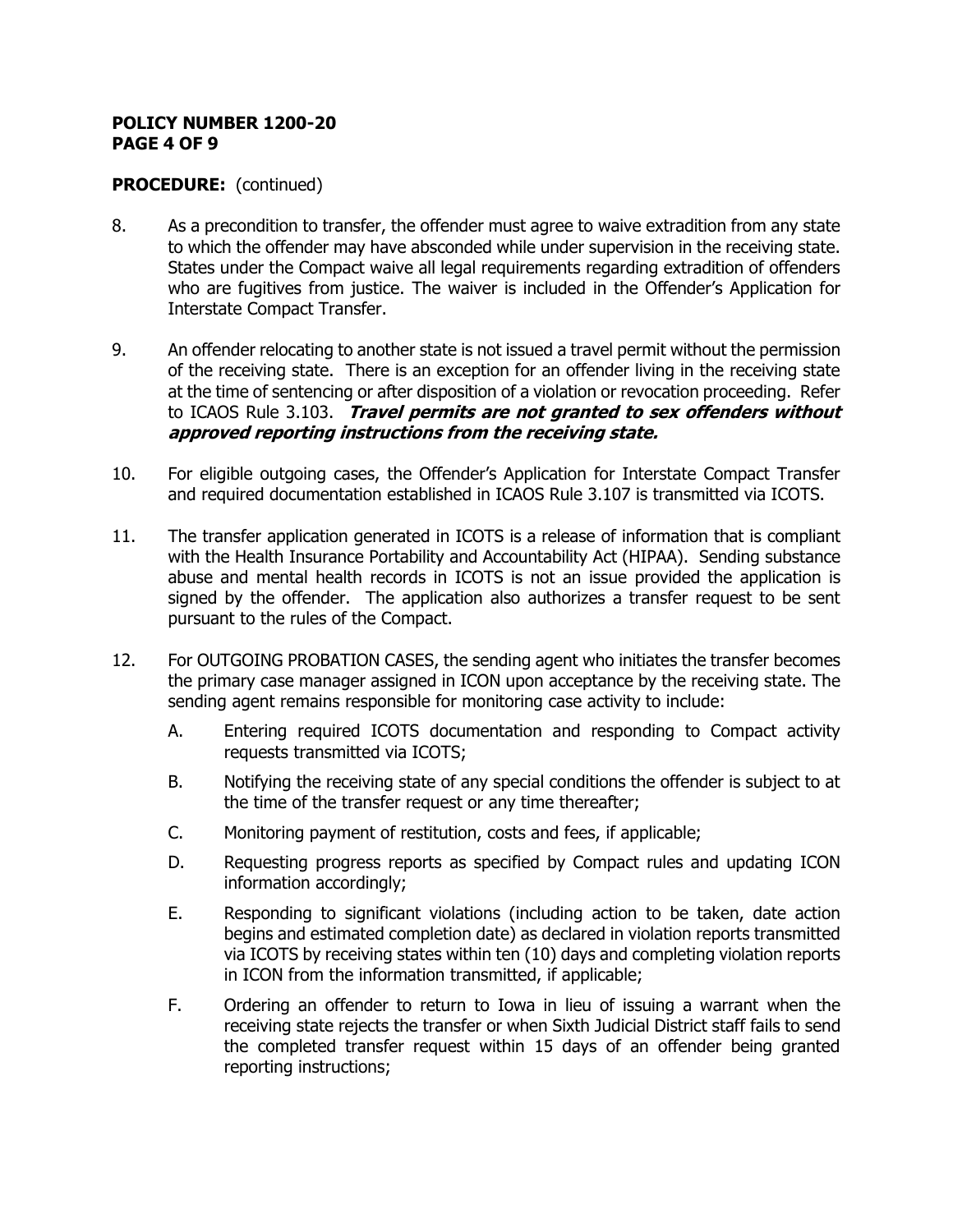### **POLICY NUMBER 1200-20 PAGE 5 OF 9**

- G. Ensuring an arrest warrant is issued subsequent to a Violation Report Requiring Retaking and ensuring the warrant is entered in National Crime Information Center (NCIC) with a **nationwide pick-up radius and no provision for bond.**
- H. Completing discharge summaries in ICON from the information obtained from progress reports transmitted via ICOTS;
- I. Reviewing Address, Phone, Employment, Specialties, Supervision Modifiers, Intervention Programs, and Interventions to ensure data entry is current and accurate in ICON.
- 13. For OUTGOING PAROLE CASES, Iowa's Compact Administrator becomes the primary case manager assigned in ICON and ICOTS after both a Notice of Arrival is submitted and upon acceptance of the transfer by the receiving state. Iowa's Compact Administrator is then responsible for monitoring case activity of transferred parolees. The Sixth Judicial District sends notice via email to Iowa's Compact Administrator that case assignment of a parole case needs to be switched over to Iowa's Compact Administrator in ICOTS.
- 14. For OUTGOING PROBATION and PAROLE CASES, when an offender is not available for active supervision because an out-of-state transfer is pending or has occurred, the Agent completes an Iowa Risk Revised Assessment which is overridden by a Supervisor to Level 1. The Agent adds the supervision modifier of "Supervised in Other State."
- 15. Fee and Restitution Collection:
	- A. Application fee:
		- 1) The Sixth Judicial District imposes a fee for each transfer application prepared for an offender (1200D). The offender and Agent sign and date the Interstate Compact Application Fee Acknowledgement prior to allowing an offender to proceed to receiving state. Interstate Compact Application Fee Acknowledgement is generated in ICON Reports  $\triangleright$  Templates  $\triangleright$  Report Template Generate  $\triangleright$  IC Fee Ack and Travel Permit – Out.
	- B. Supervision fee:
		- 1) The Sixth Judicial District imposes a reasonable supervision fee on an offender accepted for supervision, which shall not be greater than the fee charged Iowa's own offenders. Offenders transferring to the Sixth Judicial District sign the Notice of Supervision Fee (138E).
		- 2) A supervision fee is not imposed by the Sixth Judicial District on an offender whose supervision has been transferred to a receiving state immediately upon being granted probation or parole. If the offender returns to Iowa to complete supervision, the fee is then collected.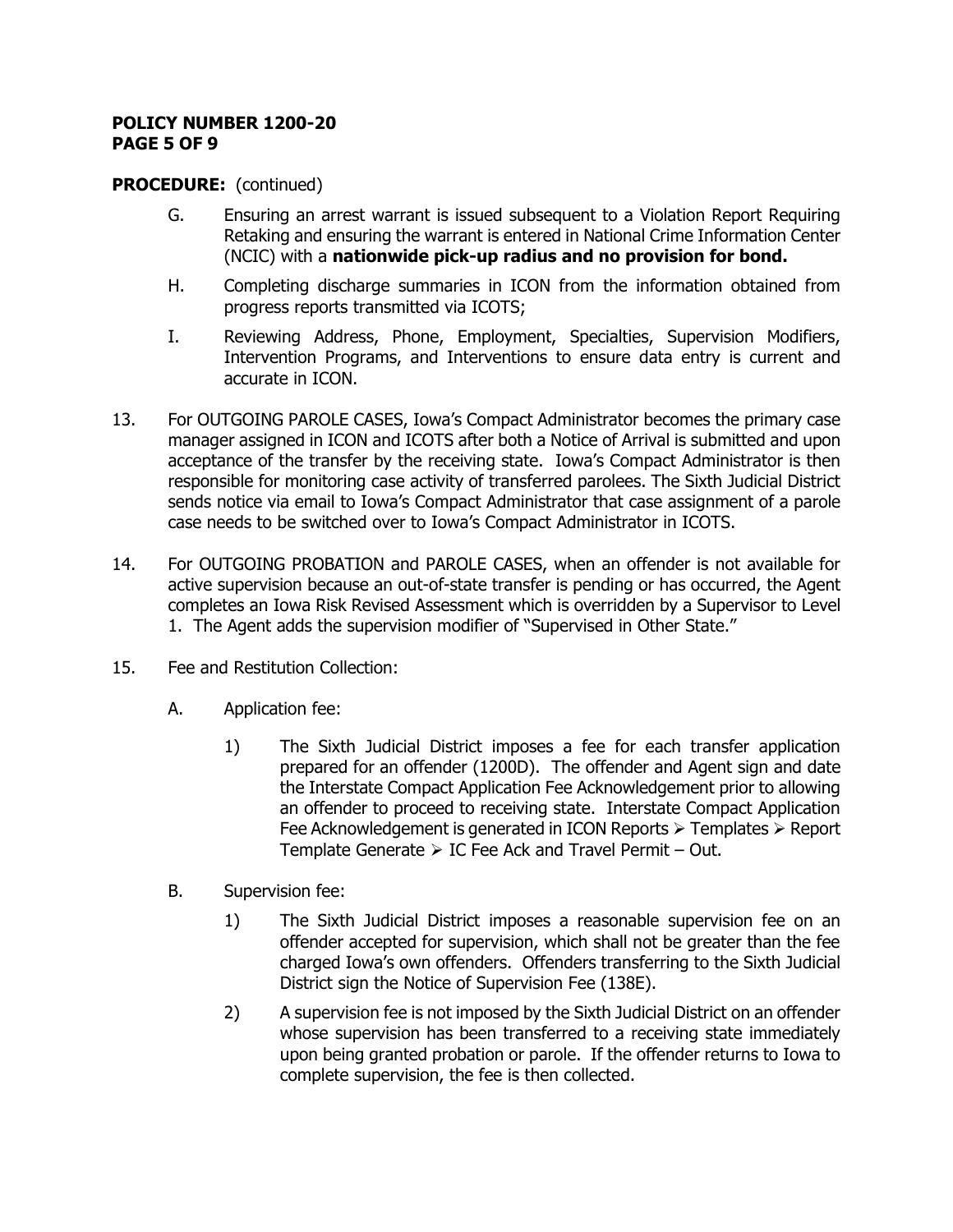#### **POLICY NUMBER 1200-20 PAGE 6 OF 9**

- C. A fee imposed by a sending state for purposes of defraying costs for sex offender registration and victim notification, not appearing to fit criteria of a supervision fee, may be collected on Compact offenders at a sending state's responsibility.
- D. As established by ICAOS Rule 4.108 on collection of restitution, fines and other costs, the sending state is responsible for collecting all fines, family support, restitution, court costs, or other financial obligations imposed by the sending state on the offender. Upon notice by the sending state that the offender is not complying with family support and restitution, and financial obligations, the receiving state notifies the offender that the offender is in violation of the conditions of supervision and must comply. The receiving state informs the offender of the address to which payments are to be sent.
- 16. Staff complete investigations and respond to a sending state's transfer request submitted via ICOTS no later than forty-five (45) calendar days. If staff determine that the sending state request is incomplete, staff notifies the sending state by rejecting the transfer with the specific reasons for rejection. If the offender is in Iowa with approved reporting instructions, those instructions remain in effect and staff continue to supervise the offender provided that the sending state submits a completed transfer request within fifteen (15) business days following the rejection.
- 17. Offenders transferred to the Sixth Judicial District under the Compact are supervised in a manner consistent with the supervision of other similar Iowa offenders, which means the same type of referrals, intermediate sanctions and other interventions. Sign-up, intake, assessments and case management practices are conducted according to Sixth Judicial District policies.
- 18. Offenders transferred to the Sixth Judicial District under the Compact are supervised for a length of time as specified by the sending state.
- 19. Both the sending state and receiving state possess authority to impose special conditions as an element of transfer under the ICAOS. Staff may impose special conditions on a transferred offender if the special conditions are imposed on a similarly situated Iowa offender. Conditions are reasonably related to the goal of offender rehabilitation and/or promotion of community safety, and do not unduly interfere with fundamental liberty interests, including the right to meaningful employment. The receiving agent notifies the sending state of the intention to impose special conditions, and the purpose. This is done at the time of transfer acceptance or later, as needed, by transmitting a Progress Report in ICOTS.
- 20. When the Sixth Judicial District is unable to enforce a special condition imposed in the sending state, the receiving agent notifies the sending state of the inability to enforce.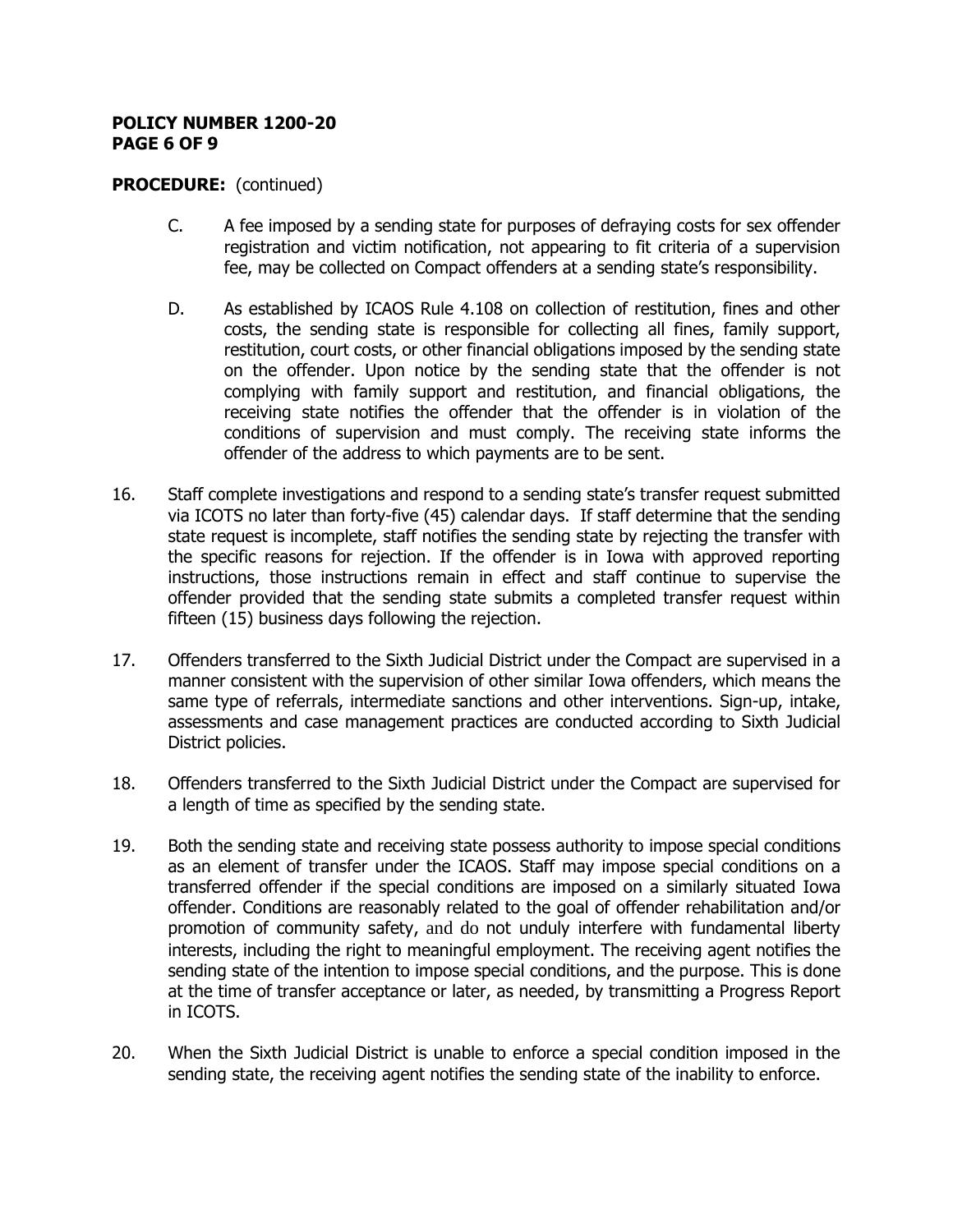### **POLICY NUMBER 1200-20 PAGE 7 OF 9**

- 21. The receiving agent of the Sixth Judicial District responds to Compact Action Requests and transmits Progress Reports and Violation Reports Requiring Retaking via ICOTS.
	- A. Progress Reports and Violation Reports Requiring Retaking provide documentation of what the offender has done, how the Sixth Judicial District staff has addressed violations, and documents behaviors leading up to the need for retaking.
		- 1) Any significant activity not requiring retaking is reported using a Progress Report. Violations of conditions of supervision, interventions, and referrals are reported using a Progress Report. Documentation such as treatment reports, urinalysis results, etc. is attached to a Progress Report. New arrests are typically reported using a Progress Report with attached police reports.
	- B. A Violation Report is written when the offender has reached the point where retaking is necessary. "Behaviors Requiring Retaking" are reported using the Violation Report. It is not a "Behavior Requiring Retaking" unless all interventions and responses in the receiving state have been exhausted.
		- 1) A "Behavior Requiring Retaking" is reported within thirty (30) days of that determination being made and all documentation to support the behaviors alleged is attached. Note: If the "Behavior Being Retaken" involves a new offense, the sentence date for the new offense can be used as the **date of discovery** of violation to avoid being outside the 30-day reporting timeframe.
		- 2) If an offender has been charged with a subsequent felony or violent crime, the offender is not retaken or ordered to return to the sending state by the sending state until criminal charges are dismissed, sentence has been satisfied, or the offender has been released to supervision for the subsequent offense, unless the sending and receiving state mutually agree to the retaking or return.
		- 3) Pursuant to ICOAS Rule 5.102, upon request from the receiving state, a sending state retakes an offender from the receiving state after the offender's conviction for a new felony offense or new violent crime.
- 22. **ARREST OF COMPACT OFFENDERS** Offenders transferred to the Sixth Judicial District under the Compact can be arrested and detained for failure to comply with conditions if such failure would have resulted in an arrest of a similarly situated Iowa offender. A Complaint of Preliminary Violation (Form 1200I) is used when a compact offender is arrested and taken into custody for violations. The Compact offenders who are subject to retaking proceedings **have no right to bail**.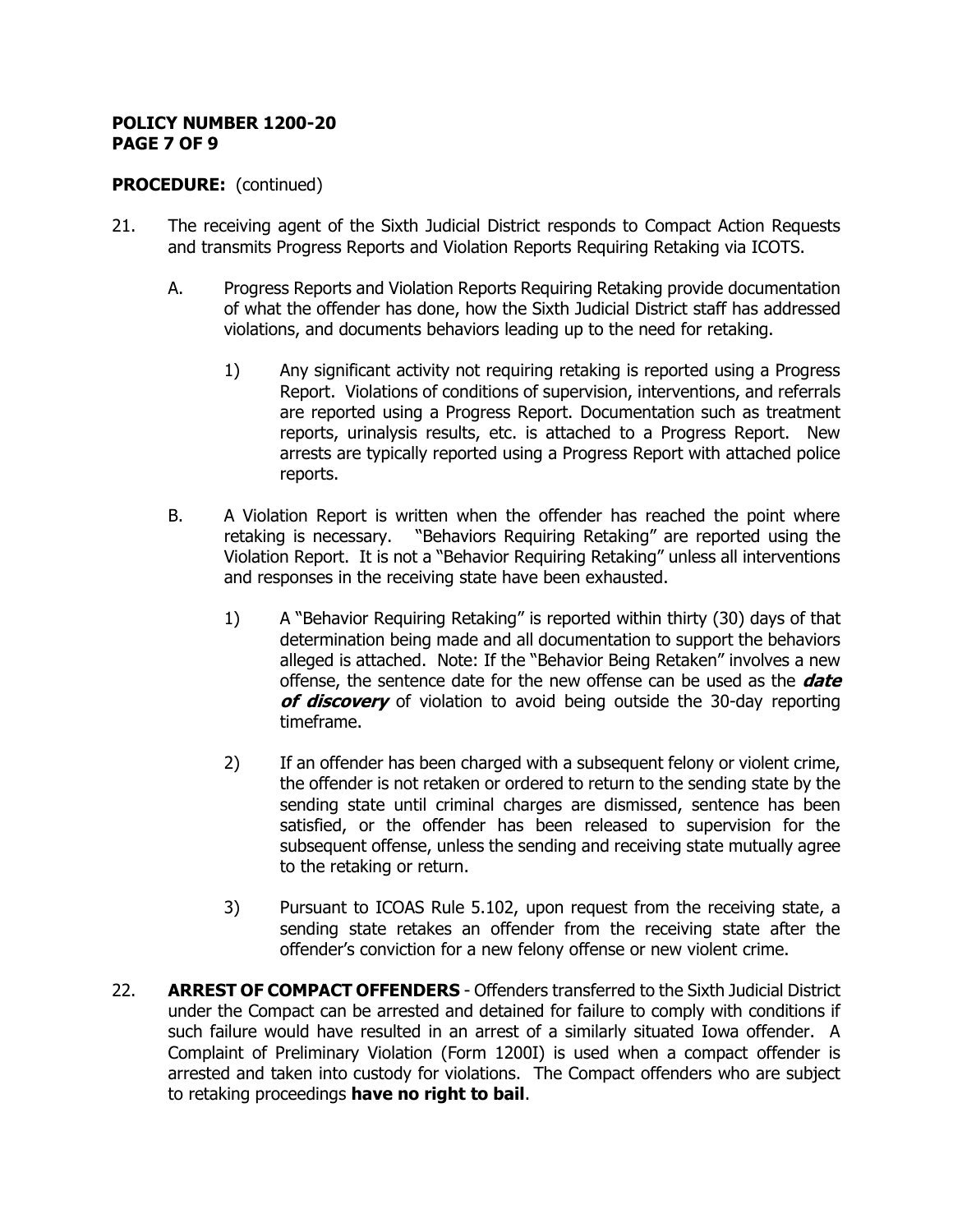#### **POLICY NUMBER 1200-20 PAGE 8 OF 9**

- A. Whenever a Compact offender is taken into custody, the supervising agent immediately forwards a copy of the signed Offender's Application for Interstate Compact Transfer to the local county attorney, as this includes the waiver of extradition, along with a copy of the Reply to Transfer Request as this is the transfer acceptance document. The application and transfer acceptance are available for download from ICOTS.
- B. An offender subject to retaking for violation of conditions of supervision that may result in a revocation is afforded the opportunity for a probable cause hearing before a neutral and detached hearing officer in or reasonably near the place where the alleged violation occurred. Probable cause hearings for Compact probationers are scheduled in District Court; parolees are scheduled before the Board of Parole.
- C. A waiver of a probable cause hearing is not accepted unless accompanied by an admission by the offender to one or more significant violations of the terms or conditions of supervision. Waiver of Probable Cause Hearing is located in ICON Reports  $\triangleright$  Templates  $\triangleright$  Report Template Generate  $\triangleright$  IC – Probable Cause Hearing Waiver.
- D. A copy of a judgment of conviction regarding the conviction of a new criminal offense by the offender is deemed conclusive proof that an offender may be retaken by a sending state without the need for further proceedings.
- E. The offender is entitled to the following rights at the probable cause hearing:
	- 1) Written notice of the alleged violation(s);
	- 2) Disclosure of non-privileged or non-confidential evidence regarding the alleged violation(s);
	- 3) The opportunity to be heard in person and to present witnesses and documentary evidence relevant to the alleged violation(s);
	- 4) The opportunity to confront and cross-examine adverse witnesses, unless the hearing officer determines that a risk of harm to a witness exists.
- F. The Sixth Judicial District receiving agent prepares and submits to the sending state a written report within ten (10) business days of the hearing that identifies the time, date and location of the hearing; lists the parties present at the hearing; and includes a clear and concise summary of the testimony taken and the evidence relied upon in rendering the decision. Any evidence or record generated during a probable cause hearing is forwarded to the sending state.